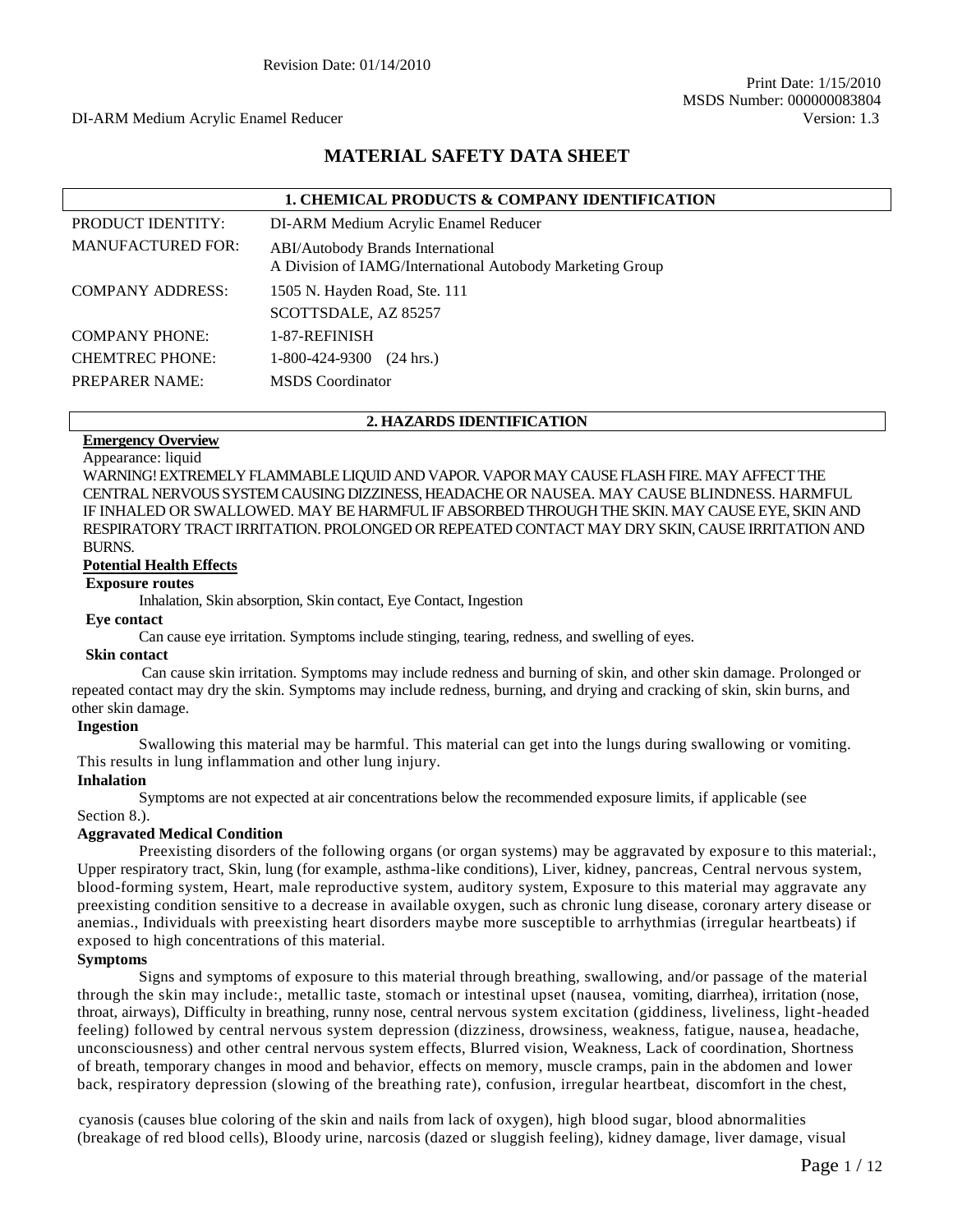DI-ARM Medium Acrylic Enamel Reducer Version: 1.3 impairment (including blindness), coma

#### **Target Organs**

Acute lethal exposure to ethylene glycol monobutyl ether in animal studies has resulted in congestion of organs including kidney, spleen, and lung., Exposure to this material (or a component) has been found to cause kidney damage in male rats. The mechanism by which this toxicity occurs is specific to the male rat and the kidney effects are not expected to occur in humans., This material (or a component) shortens the time of onset or worsens the liver and kidney damage induced by other chemicals., Exposure to lethal concentrations of methanol has been shown to cause damage to organs including liver, kidneys, pancreas, heart, lungs and brain. Although this rarely occurs, survivors of severe intoxication may suffer from permanent neurological damage., Prolonged intentional toluene abuse may lead to damage to many organ systems having effects on: central and peripheral nervous systems, vision, hearing, liver, kidneys, heart and blood. Such abuse has been associated with brain damage characterized by disturbances in gait, personality changes and loss of memory. Comparable central nervous system effects have not been shown to result from occupational exposure to toluene., Prolonged intentional toluene abuse may lead to hearing loss progressing to deafness. In addition, while noise is known to cause hearing loss in humans, it has been suggested that workers exposed to organic solvents, including toluene, along with noise may suffer greater hearing loss than would be expected from exposure to noise alone., Overexposure to this material (or its components) has been suggested as a cause of the following effects in laboratory animals:, mild, reversible spleen effects, blood abnormalities, respiratory tract damage (nose, throat, and airways), testis damage, kidney damage, liver damage, central nervous system damage, effects on hearing, Overexposure to this material (or its components) has been suggested as a cause of the following effects in humans:, central nervous system effects, visual impairment, kidney damage, effects on hearing **Carcinogenicity**

Ethylbenzene has been shown to cause cancer in laboratory animals. The relevance of this finding to humans is uncertain. The International Agency for Research on Cancer (IARC) has classified ethylbenzene as a possible human carcinogen. Ethylene glycol monobutyl ether has been shown to cause cancer in laboratory animals. The relevance of this finding to humans is uncertain.

#### **Reproductive hazard**

This material (or a component) has been shown to cause harm to the fetus in laboratory animal studies. Harm to the fetus occurs only at exposure levels that harm the pregnant animal. The relevance of these findings to humans is uncertain., Toluene may be harmful to the human fetus based on positive test results with laboratory animals. Case studies show that prolonged intentional abuse of toluene during pregnancy can cause birth defects in humans., Methanol has caused birth defects in laboratory animals, but only when inhaled at extremely high vapor concentrations. The relevance of this finding to humans is uncertain.

| 3. COMPOSITION/INFORMATION ON INGREDIENTS    |                |                  |  |
|----------------------------------------------|----------------|------------------|--|
| Hazardous Components                         | CAS-No.        | Concentration    |  |
|                                              |                |                  |  |
| <b>TOLUENE</b>                               | 108-88-3       | $\geq 30 - 40\%$ |  |
| SOLVENT NAPHTHA (PETROLEUM), LIGHT ALIPHATIC | 64742-89-8     | $>=20-30%$       |  |
| <b>ACETONE</b>                               | $67-64-1$      | $>=15 - 20\%$    |  |
| ETHYLENE GLYCOL MONOBUTYL ETHER              | $111 - 76 - 2$ | $>=$ 5- $<$ 10%  |  |
| <b>XYLENE</b>                                | 1330-20-7      | $>=1.5 - 5\%$    |  |
| <b>METHANOL</b>                              | $67-56-1$      | $>=1.5 - 5\%$    |  |
| ETHYL BENZENE                                | $100 - 41 - 4$ | $>=1-1.5%$       |  |
|                                              |                |                  |  |

#### **4. FIRST AID MEASURES**

#### **Eyes**

If symptoms develop, immediately move individual away from exposure and into fresh air.

Flush eyes gently with water for at least 15 minutes while holding eyelids apart; seek immediate medical attention.

#### **Skin**

Remove contaminated clothing. Flush exposed area with large amounts of water. If skin is damaged, seek immediate medical attention. If skin is not damaged and symptoms persist, seek medical attention. Launder clothing before reuse.

#### **Ingestion**

Seek medical attention. If individual is drowsy or unconscious, do not give anything by mouth; place individual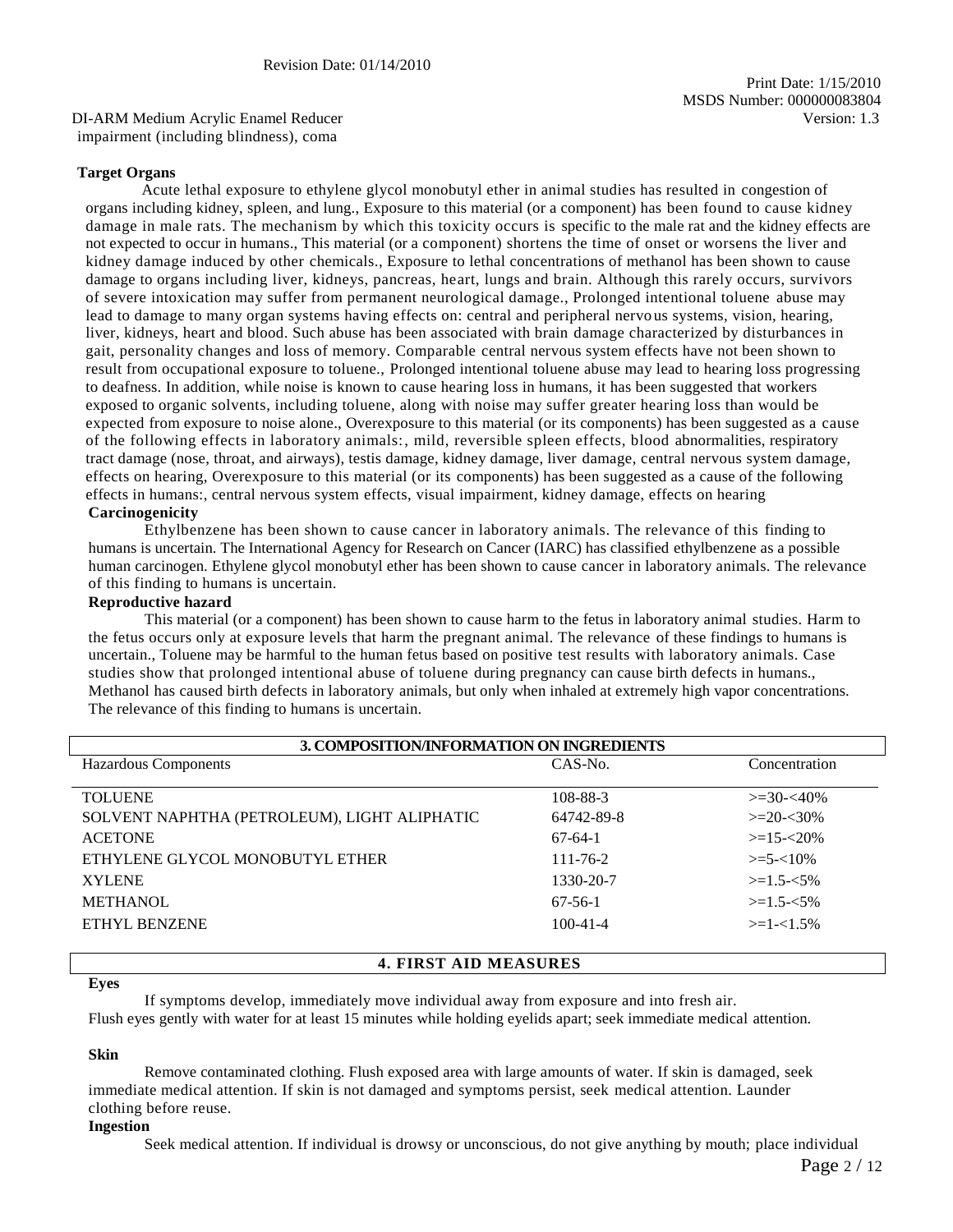#### DI-ARM Medium Acrylic Enamel Reducer Version: 1.3

on the left side with the head down. Contact a physician, medical facility, or poison control center for advice about whether to induce vomiting. If possible, do not leave individual unattended.

#### **Inhalation**

If symptoms develop, move individual away from exposure and into fresh air. If symptoms persist, seek medical attention. If breathing is difficult, administer oxygen. Keep person warm and quiet; seek immediate medical attention.

#### **Notes to physician**

**Hazards:** Inhalation of high concentrations of this material, as could occur in enclosed spaces or during deliberate abuse, may be associated with cardiac arrhythmias. Sympathomimetic drugs may initiate cardiac arrhythmias in persons exposed to this material. This product contains methanol which can cause intoxication and central nervous system depression. Methanol is metabolized to formic acid and formaldehyde. These metabolites can cause metabolic acidosis, visual disturbances and blindness. Since metabolism is required for these toxic symptoms, their onset may be delayed from 6 to 30 hours following ingestion. Ethanol competes for the same metabolic pathway and has been used to prevent methanol metabolism. Ethanol administration is indicated in symptomatic patients or at blood methanol concentrations above 20 ug/dl. Methanol is effectively removed by hemodialysis. This material is an aspiration hazard. Potential danger from aspiration must be weighed against possible oral toxicity (See Section 2 - Swallowing) when deciding whether to induce vomiting. This material (or a component) has produced hyperglycemia and ketosis following substantial ingestion.

**Treatment:** No information available.

#### **5. FIRE-FIGHTING MEASURES**

#### **Suitable extinguishing media**

Dry chemical, Carbon dioxide (CO2)

**Hazardous combustion products**

carbon dioxide and carbon monoxide, Hydrocarbons

#### **Precautions for fire-fighting**

Material is volatile and readily gives off vapors which may travel along the ground or be moved by ventilation and ignited by pilot lights, flames, sparks, heaters, smoking, electric motors, static discharge or other ignition sources at locations near the material handling point. Never use welding or cutting torch on or near drum (even empty) because product (even just residue) can ignite explosively. Wear full firefighting turn-out gear (full Bunker gear), and respiratory protection (SCBA). Water may be ineffective for extinguishment unless used under favorable conditions by experienced fire fighters. Use water spray to cool fire exposed containers and structures until fire is out if it can be done with minimal risk. Avoid spreading burning liquid with water used for cooling purposes.

#### **6. ACCIDENTAL RELEASE MEASURES**

#### **Personal precautions**

For personal protection see section 8. Persons not wearing protective equipment should be excluded from area of spill until clean-up has been completed. Ensure adequate ventilation. Eliminate all ignition sources (flares, flames including pilot lights, electrical sparks). Pay attention to the spreading of gases especially at ground level (heavier than air) and to the direction of the wind.

#### **Environmental precautions**

Prevent spreading over a wide area (e.g. by containment or oil barriers). Do not let product enter drains. Do not flush into surface water or sanitary sewer system. Local authorities should be advised if significant spillages cannot be contained.

#### **Methods for cleaning up**

Contain spillage, and then collect with non-combustible absorbent material, (e.g. sand, earth, diatomaceous earth, vermiculite) and place in container for disposal according to local / national regulations (see section 13). **Other information**

Comply with all applicable federal, state, and local regulations. Suppress (knock down) gases/vapors/mists with a water spray jet.

#### **7. HANDLING AND STORAGE**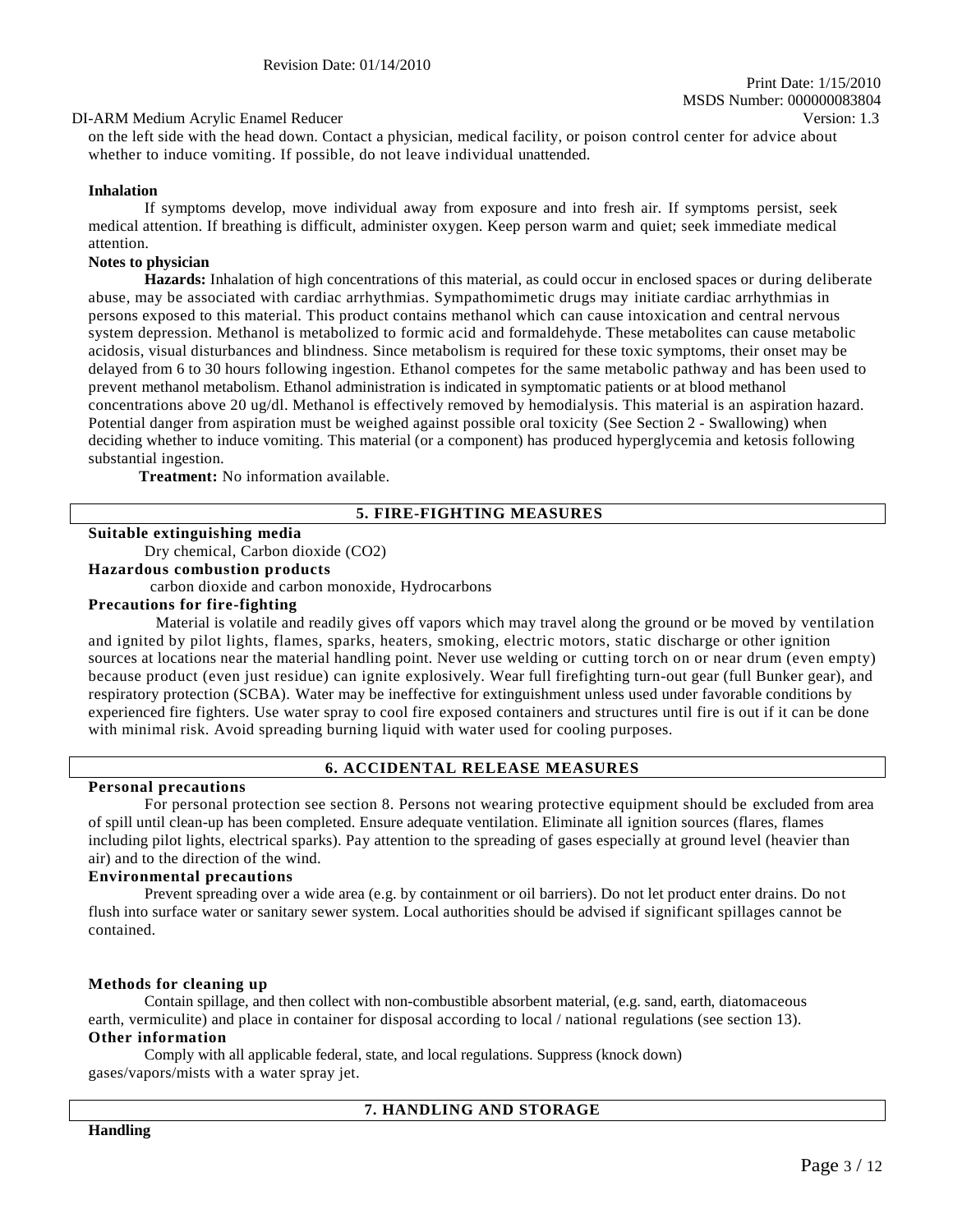#### DI-ARM Medium Acrylic Enamel Reducer Version: 1.3

Containers of this material may be hazardous when emptied. Since emptied containers retain product residues (vapor, liquid, and/or solid), all hazard precautions given in the data sheet must be observed. Static ignition hazard can result from handling and use. Electrically bond and ground all containers, personnel and equipment before transfer or use of material. Special precautions may be necessary to dissipate static electricity for non-conductive containers. Use proper bonding and grounding during product transfer as described in National Fire Protection Association document NFPA 77. **Storage**

Store in a cool, dry, ventilated area, away from incompatible substances.

| 8. EXPOSURE CONTROLS/PERSONAL PROTECTION |                                    |                     |  |
|------------------------------------------|------------------------------------|---------------------|--|
| <b>Exposure Guidelines</b>               |                                    |                     |  |
| <b>TOLUENE</b>                           |                                    | <u>108-88-3</u>     |  |
| <b>ACGIH</b>                             | time weighted average              | 20 ppm              |  |
| <b>NIOSH</b>                             | Recommended exposure limit (REL) : | 100 ppm             |  |
| <b>NIOSH</b>                             | Recommended exposure limit (REL):  | 375 mg/m3           |  |
| <b>NIOSH</b>                             | Short term exposure limit          | $150$ ppm           |  |
| <b>NIOSH</b>                             | Short term exposure limit          | 560 mg/m3           |  |
| OSHAZ2                                   | Short term exposure limit          | $200$ ppm           |  |
| OSHAZ2                                   | Permissible exposure limit         | 300 ppm             |  |
| OSHAZ2                                   | Permissible exposure limit         | 500 mg/m3           |  |
|                                          |                                    |                     |  |
| <b>ACETONE</b>                           |                                    | $67-64-1$           |  |
| <b>ACGIH</b>                             | time weighted average              | $500$ ppm           |  |
| <b>ACGIH</b>                             | Short term exposure limit          | 750 ppm             |  |
| <b>NIOSH</b>                             | Recommended exposure limit (REL):  | $250$ mg/m $3$      |  |
| <b>NIOSH</b>                             | Recommended exposure limit (REL):  | 590 ppm             |  |
| <b>OSHAZ1</b>                            | Permissible exposure limit         | $1,000$ mg/m $3$    |  |
| <b>OSHAZ1</b>                            | Permissible exposure limit         | 2,400 ppm           |  |
|                                          |                                    |                     |  |
| ETHYLENE GLYCOL MONOBUTYL ETTHER         |                                    | 111-76-2            |  |
| ACGIH                                    | time weighted average              | 20 ppm              |  |
| <b>NIOSH</b>                             | Recommended exposure limit (REL):  | 5 ppm               |  |
| <b>NIOSH</b>                             | Recommended exposure limit (REL):  | $24 \text{ mg/m}$ 3 |  |
| OSHAZ1                                   | Permissible exposure limit         | $50$ ppm            |  |
| <b>OSHAZ1</b>                            | Permissible exposure limit         | 240 mg/m3           |  |
|                                          |                                    |                     |  |

| <b>XYLENE</b>      |                                   | 1330-20-7          |
|--------------------|-----------------------------------|--------------------|
| <b>ACGIH</b>       | time weighted average             | $100$ ppm          |
| <b>ACGIH</b>       | Short term exposure limit         | $150$ ppm          |
| OSHA <sub>Z1</sub> | Permissible exposure limit        | $100$ ppm          |
| OSHA <sub>Z1</sub> | Permissible exposure limit        | $435 \text{ mg/m}$ |
| <b>NIOSH</b>       | Recommended exposure limit (REL): | $100$ ppm          |
| <b>NIOSH</b>       | Recommended exposure limit (REL): | $435 \text{ mg/m}$ |
| <b>NIOSH</b>       | Short term exposure limit         | $150$ ppm          |
| <b>NIOSH</b>       | Short term exposure limit         | $655 \text{ mg/m}$ |
| <b>METHANOL</b>    |                                   | $67-56-1$          |
| <b>ACGIH</b>       | time weighted average             | $200$ ppm          |
| <b>ACGIH</b>       | Short term exposure limit         | $250$ ppm          |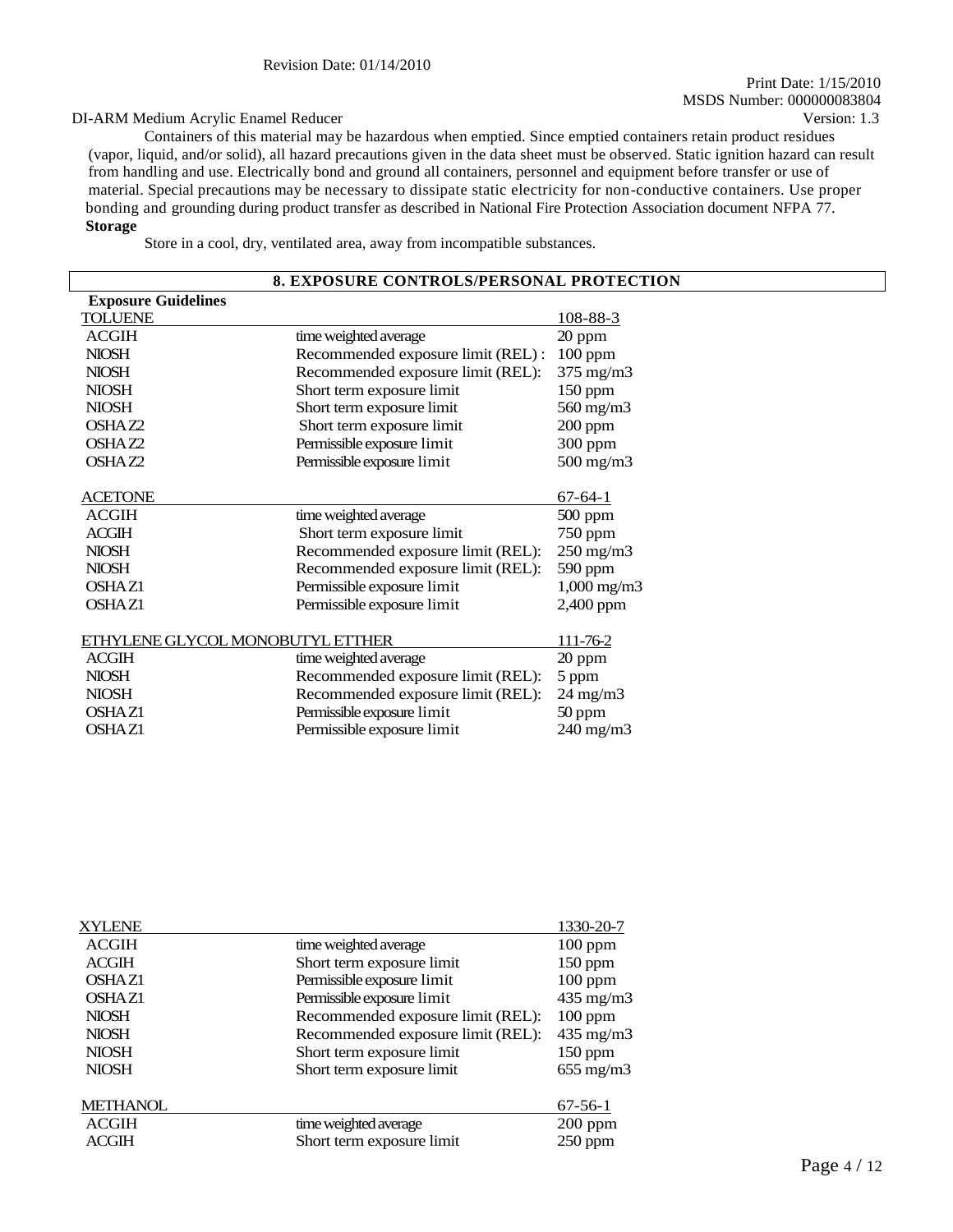|                                   |                                      | Version: 1.3 |
|-----------------------------------|--------------------------------------|--------------|
| Recommended exposure limit (REL): | $200$ ppm                            |              |
| Recommended exposure limit (REL): | $260 \text{ mg/m}$                   |              |
| Short term exposure limit         | $250$ ppm                            |              |
| Short term exposure limit         | $325$ mg/m $3$                       |              |
| Permissible exposure limit        | $200$ ppm                            |              |
| Permissible exposure limit        | $260$ mg/m $3$                       |              |
|                                   | $100 - 41 - 4$                       |              |
| time weighted average             | $100$ ppm                            |              |
| Short term exposure limit         | $125$ ppm                            |              |
| Recommended exposure limit (REL): | $100$ ppm                            |              |
| Recommended exposure limit (REL): | $435 \text{ mg/m}$                   |              |
| Short term exposure limit         | $125$ ppm                            |              |
| Short term exposure limit         | 545 mg/m3                            |              |
| Permissible exposure limit        | $100$ ppm                            |              |
| Permissible exposure limit        | 435 mg/m3                            |              |
| time weighted average             | $200$ ppm                            |              |
| Short term exposure limit         | $250$ ppm                            |              |
| Recommended exposure limit (REL): | $200$ ppm                            |              |
| Recommended exposure limit (REL): | $260$ mg/m $3$                       |              |
| Short term exposure limit         | 250 ppm                              |              |
| Short term exposure limit         | $325 \text{ mg/m}$                   |              |
| Permissible exposure limit        | $200$ ppm                            |              |
| Permissible exposure limit        | $260 \text{ mg/m}$                   |              |
|                                   | DI-ARM Medium Acrylic Enamel Reducer |              |

#### **General advice**

These recommendations provide general guidance for handling this product. Personal protective equipment should be selected for individual applications and should consider factors which affect exposure potential, such as handling practices, chemical concentrations and ventilation. It is ultimately the responsibility of the employer to follow regulatory guidelines established by local authorities.

#### **Exposure controls**

Provide sufficient mechanical (general and/or local exhaust) ventilation to maintain exposure below exposure guidelines (if applicable) or below levels that cause known, suspected or apparent adverse effects.

#### **Eye protection**

Wear chemical splash goggles when there is the potential for exposure of the eyes to liquid, vapor or mist. **Skin and body protection**

Wear normal work clothing including long pants, long-sleeved shirts and foot covering to prevent direct contact of the product with the skin. Launder clothing before reuse. If skin irritation develops, contact your facility health and safety professional or your local safety equipment supplier to determine the proper personal protective equipment for your use.

#### **Respiratory protection**

A NIOSH-approved air-purifying respirator with an appropriate cartridge and/or filter may be permissible under certain circumstances where airborne concentrations are expected to exceed exposure limits (if applicable) or if overexposure has otherwise been determined. Protection provided by air- purifying respirators is limited. Use a positive pressure, air-supplied respirator if there is any potential for uncontrolled release, exposure levels are not known or any other circumstances where an air- purifying respirator may not provide adequate protection.

| 9. PHYSICAL AND CHEMICAL PROPERTIES |                                 |  |
|-------------------------------------|---------------------------------|--|
| <b>Physical state</b>               | liquid                          |  |
| Form                                | No data                         |  |
| <b>Color</b>                        | No data                         |  |
| Odor                                | No data                         |  |
| <b>Boiling point/boiling range</b>  | No data                         |  |
| pH                                  | No data                         |  |
| <b>Flash point</b>                  | $(>.)$ -20.00 °C Tag closed cup |  |
| <b>Evaporation rate</b>             | No data                         |  |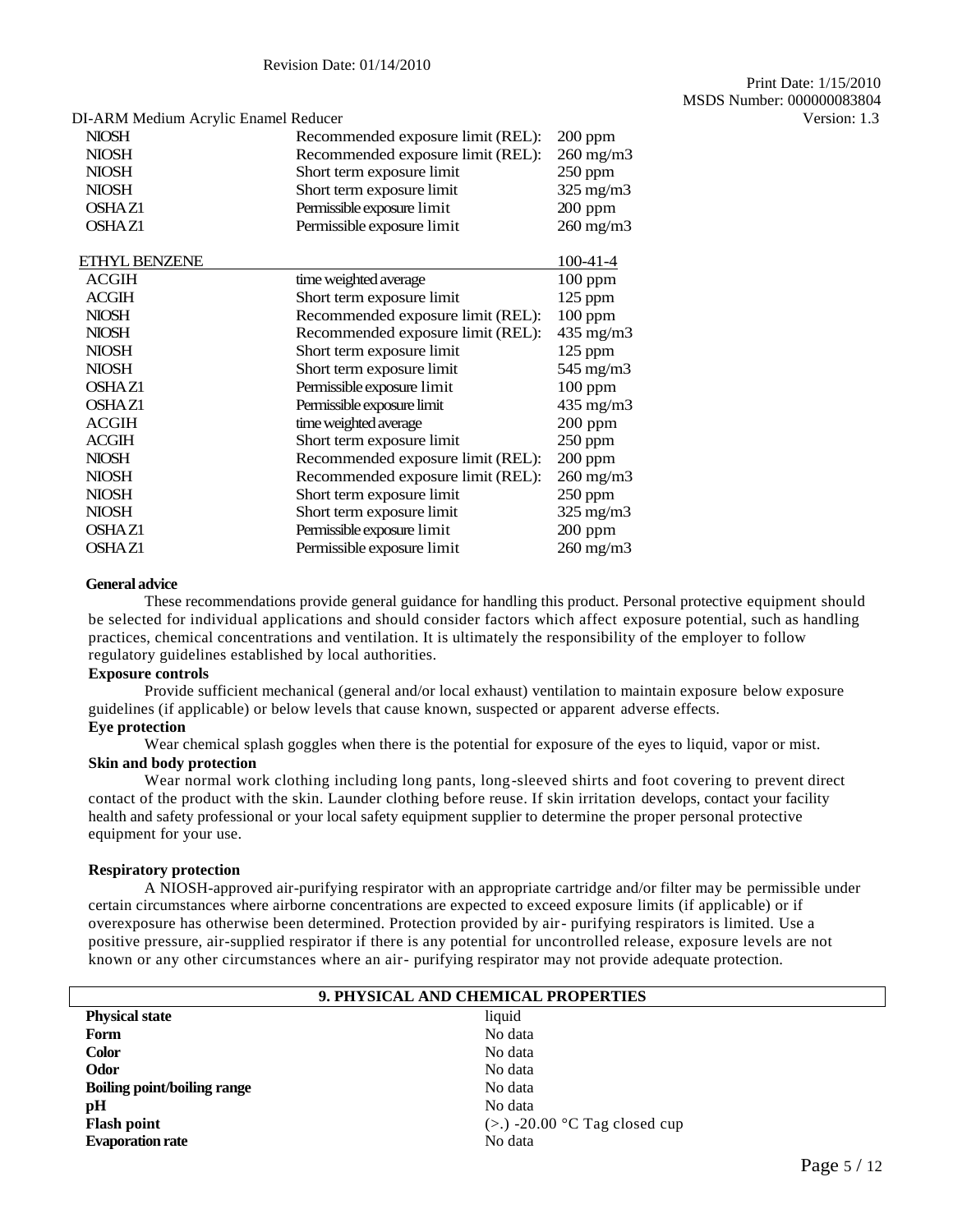Print Date: 1/15/2010 MSDS Number: 000000083804

### DI-ARM Medium Acrylic Enamel Reducer Version: 1.3

**Lower explosion limit/Upper explosion limit** No data Vapor pressure No data **Vapor density** No data **Density** 0.809 g/cm3

**Solubility** No data **Partition coefficient: n-octanol/water No data** No data **log Pow** no data available **Autoignition temperature** No data

# $>= 6.74$  lb/gal @ 68 °F / 20 °C

# **10. STABILITY AND REACTIVITY**

# **Stability**

#### Stable. **Conditions to avoid**

heat

#### **Incompatible products**

Strong oxidizing agents, Acids, alkalis, Reducing agents, aluminum, salts of strong bases, calcium hypochlorite, hypochlorites, Peroxides, sodium, strong bases, Zinc

# **Hazardous decomposition products**

carbon dioxide and carbon monoxide, Hydrocarbons, Aldehydes, ketones, Organic acids

# **Hazardous reactions**

Product will not undergo hazardous polymerization.

### **Thermal decomposition** No

data

**Acute oral toxicity**

## **11. TOXICOLOGICAL INFORMATION**

| Transporter to the late                                                |                                 |
|------------------------------------------------------------------------|---------------------------------|
| <b>TOLUENE:</b>                                                        | LD 50 Rat: 2,600 - 7,500 mg/kg  |
| SOLVENT NAPHTHA (PETROLEUM), LIGHT ALIPHATIC: LD 50 Rat: > 8,000 mg/kg |                                 |
| <b>ACETONE:</b>                                                        | LD 50 Rat: $5,800$ mg/kg        |
| ETHYLENE GLYCOL MONOBUTYL ETHER:                                       | LD 50 Guinea pig: $1,200$ mg/kg |
| XYLENE:                                                                | LD 50 Rat: $4,300$ mg/kg        |
| <b>METHANOL:</b>                                                       | LD L0 Human: 300 mg/kg          |
| ETHYL BENZENE:                                                         | LD 50 Rat: 3,500 mg/kg          |
|                                                                        |                                 |

#### **Acute inhalation toxicity**

| <b>TOLUENE:</b>                               |                                    |
|-----------------------------------------------|------------------------------------|
|                                               | LC 50 Rat: 8000 ppm, 4 h           |
| SOLVENT NAPHTHA (PETROLEUM), LIGHT ALIPHATIC: | LC 50 Rat: 3400 ppm, 4 h           |
| <b>ACETONE:</b>                               | LC 50 Rat: $> 16000$ ppm, 4 h      |
| ETHYLENE GLYCOL MONOBUTYL ETHER:              | LC 50 Guinea pig: $> 633$ ppm, 1 h |
| XYLENE:                                       | no data available                  |
| METHANOL:                                     | LC 50 Rat: 64000 ppm, 4 h          |
| ETHYL BENZFNE:                                | LC Lo Rat: $4000$ ppm, $4 h$       |
| <b>Acute dermal toxicity</b>                  |                                    |
| <b>TOLUENE:</b>                               | LD 50 Rabbit: $12,124$ mg/kg       |
| SOLVENT NAPHTHA (PETROLEUM), LIGHT ALIPHATIC: | LD 50 Rat: $> 4,000$ mg/kg         |
| <b>ACETONE:</b>                               | LD 50 Rabbit: $> 20,000$ mg/kg     |
| ETHYLENE GLYCOL MONOBUTYL ETHER:              | LD 50 Guinea pig: $> 2,000$ mg/kg  |
| XYLENE:                                       | LD 50 Rabbit: $(>)$ 2,000 mg/kg    |
| <b>METHANOL:</b>                              | LD 50 Rabbit: 12,800 mg/kg         |
| ETHYL BENZENE:                                | LD 50 Rabbit: $17,800$ mg/kg       |

#### **12. ECOLOGICAL INFORMATION**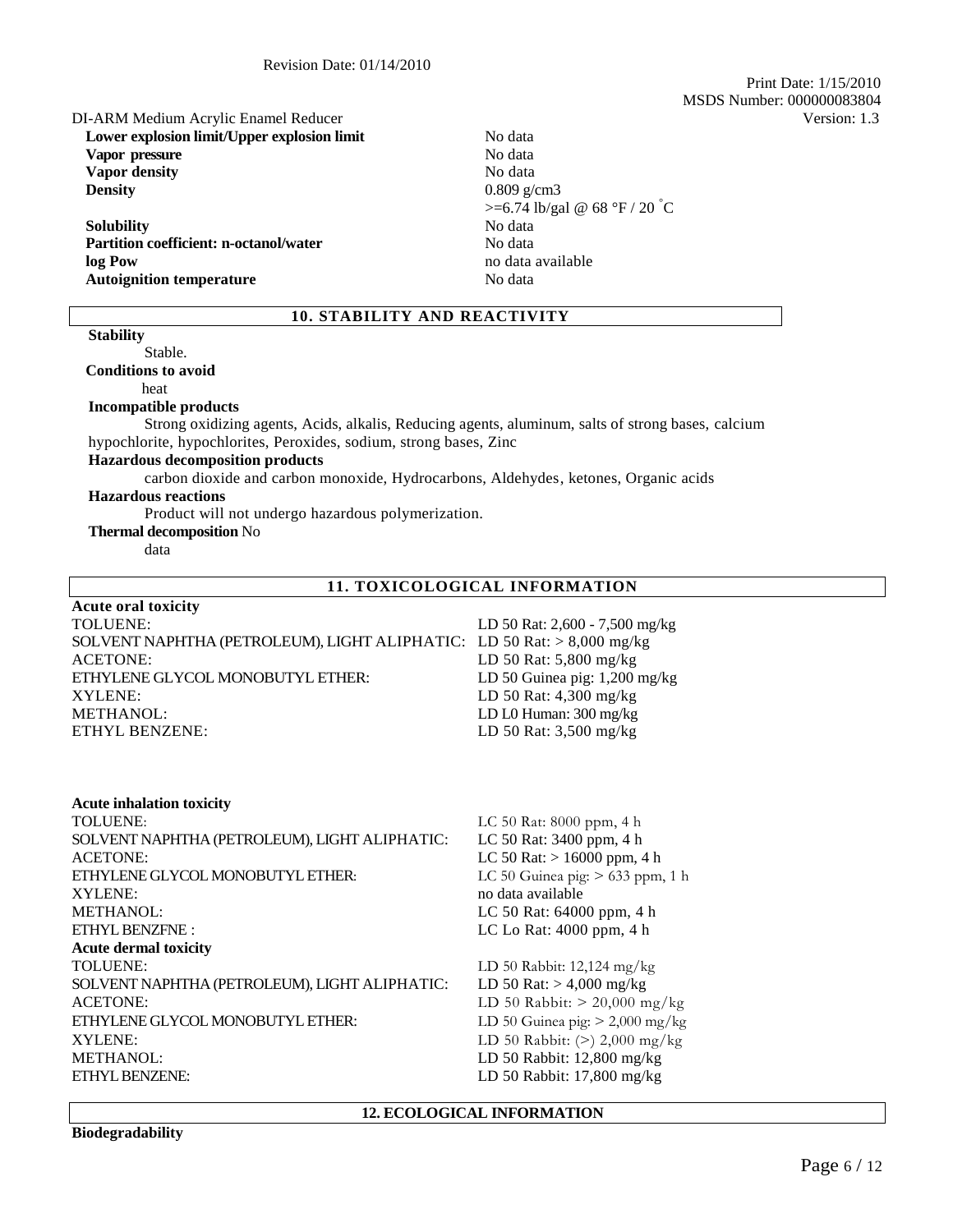DI-ARM Medium Acrylic Enamel Reducer Version: 1.3 TOLUENE: no data available SOLVENT NAPHTHA (PETROLEUM), LIGHT ALIPHATIC: no data available ACETONE: no data available ETHYLENE GLYCOL MONOBUTYL ETHER: no data available XYLENE: no data available METHANOL: no data available no data available ETHYL BENZENE: no data available no data available **Bioaccumulation** TOLUENE: Species: Ide, silver or golden orfe (Leuciscus idus)

SOLVENT NAPHTHA (PETROLEUM), LIGHT ALIPHATIC: no data available ACETONE: no data available ETHYLENE GLYCOL MONOBUTYL ETHER: no data available XYLENE: no data available METHANOL: Species: Green algae (Chlorella fusca vacuolata)

ETHYL BENZENE: no data available **Ecotoxicity effects Toxicity to fish**

SOLVENT NAPHTHA (PETROLEUM), LIGHT ALIPHATIC: no data available

ETHYLENE GLYCOL MONOBUTYL ETHER: no data available

METHANOL: no data available

**Toxicity to daphnia and other aquatic invertebrates.**

 Print Date: 1/15/2010 MSDS Number: 000000083804

Exposure time: 3 d Dose: 0.05 mg/1 Bioconcentration factor (BCF): 94 Method: Not reported Exposure time: 24 h Dose: 0.05 mg/I Bioconcentration factor (BCF): 28,400 Method: Static

TOLUENE: 96 h LC 50 Rainbow trout,donaldson trout (Oncorhynchus mykiss): 5.80 mg/I Method: Renewal Mortality96 h LC 50 Fathead minnow (Pimephales promelas): 12.60 mg/1 Method: Static Mortality

96 h LC 50 Rainbow trout,donaldson trout (Oncorhynchus mykiss): 4,740.00 - 6,330.00 mg/I Method: Static Mortality96 h LC 50 Bluegill (Lepomis macrochirus): 8,300.00 mg/1 Method: Static Mortality96 h LC 50 Fathead minnow (Pimephales promelas): 8,733.00 - 9,482.00 mg/I Method: Flow. through Mortality XYLENE: 96 h LC 50 Fathead minnow (Pimephales promelas): 23.53 - 29.97 mg/1 Method: Static **Mortality** ETHYL BENZENE: 96 h static test LC 50 Fathead minnow (Pimephales promelas): 9.10 - 15.60 mg/I Mortality96 h Renewal LC 50 Rainbow trout,donaldson trout (Oncorhynchus mykiss): 4.20 m g/1

Mortality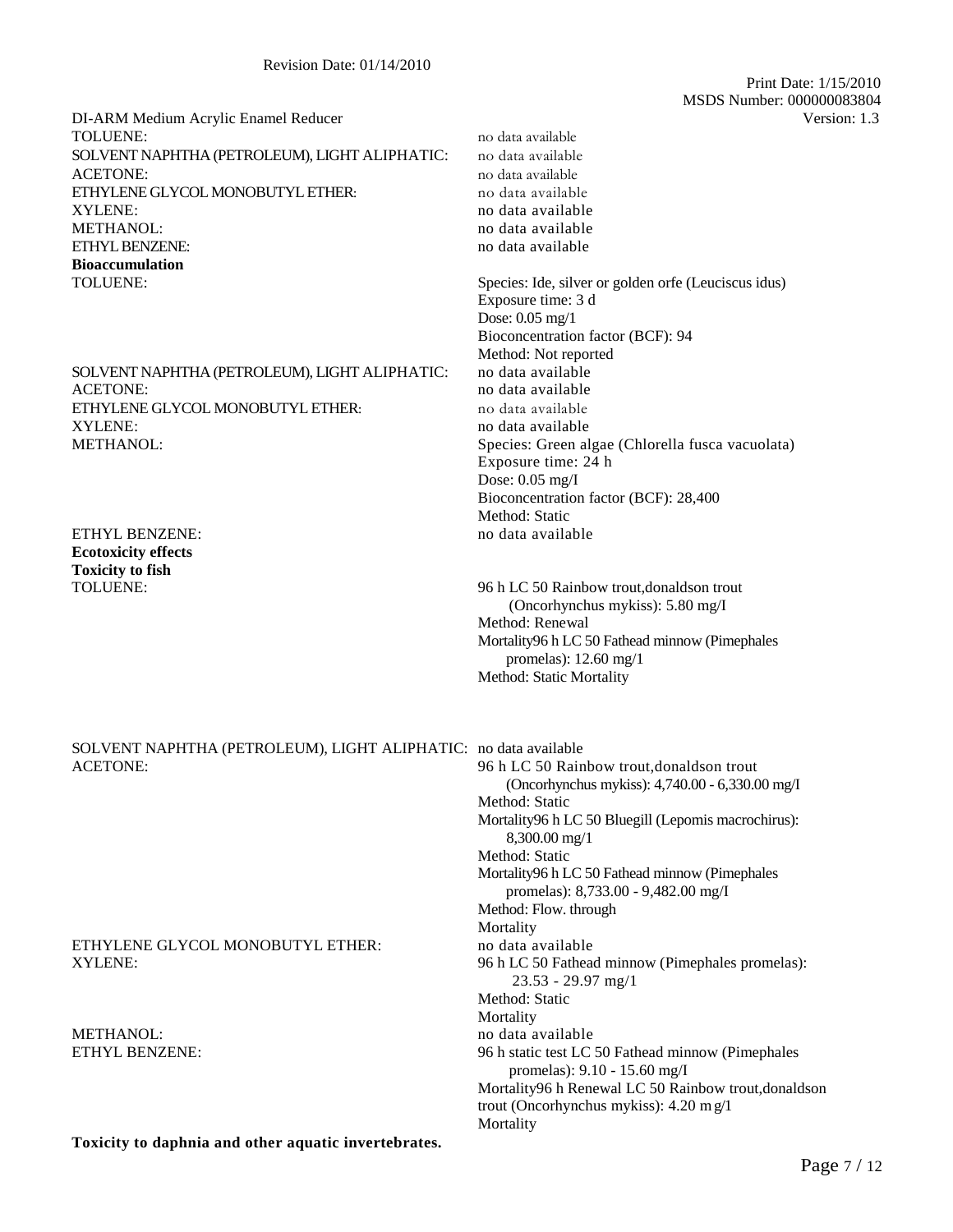# SOLVENT NAPHTHA (PETROLEUM), LIGHT ALIPHATIC: no data available ACETONE: no data available ETHYLENE GLYCOL MONOBUTYL ETHER: no data available

#### **Toxicity to algae**

TOLUENE: no data available SOLVENT NAPHTHA (PETROLEUM), LIGHT ALIPHATIC: no data available ACETONE: no data available ETHYLENE GLYCOL MONOBUTYL ETHER: no data available XYLENE: no data available METHANOL: no data available ETHYL BENZENE: 96 h Growth inhibition Pseudokirchneriella subcapitata

#### **Toxicity to bacteria**

TOLUENE: no data available SOLVENT NAPHTHA (PETROLEUM), LIGHT ALIPHATIC: no data available ACETONE: no data available ETHYLENE GLYCOL MONOBUTYL ETHER : no data available XYLENE: no data available

ETHYL BENZENE: no data available **Biochemical Oxygen Demand (BOD)** TOLUENE: no data available no data available SOLVENT NAPHTHA (PETROLEUM), LIGHT ALIPHATIC: no data available ACETONE: no data available ETHYLENE GLYCOL MONOBUTYL ETHER: no data available XYLENE: no data available METHANOL: no data available ETHYL BENZENE: no data available **Chemical Oxygen Demand (COD)**  TOLUENE: no data available no data available SOLVENT NAPHTHA (PETROLEUM), LIGHT ALIPHATIC: no data available ACETONE: no data available ETHYLENE GLYCOL MONOBUTYL ETHER: no data available XYLENE: no data available no data available METHANOL: no data available ETHYL BENZENE: no data available **Additional ecological information**  TOLUENE: no data available SOLVENT NAPHTHA (PETROLEUM), LIGHT ALIPHATIC: no data available ACETONE: no data available ETHYLENE GLYCOL MONOBUTYL ETHER : no data available XYLENE: no data available no data available METHANOL: no data available ETHYL BENZENE: no data available

DI-ARM Medium Acrylic Enamel Reducer Version: 1.3 TOLUENE: 48 h EC 50 Water flea (Daphnia magna): 6.00 mg/1 Method: Static Intoxication XYLENE: 24 h LC 50 Water flea (Daphnia magna): > 100.00 - < 1,000.00mg/1 Method: Static **Mortality** METHANOL: 48 h EC 50 Water flea (Daphnia magna): > 10,000.00 mg/I Method: Static Intoxication ETHYL BENZENE: 48 h static test EC 50 Water flea (Daphnia magna): 1.37 - 4.40 mg/1 Intoxication

Print Date: 1/15/2010

MSDS Number: 000000083804

(green algae): 3.60 mg/1

ETHANOL: no data available no data available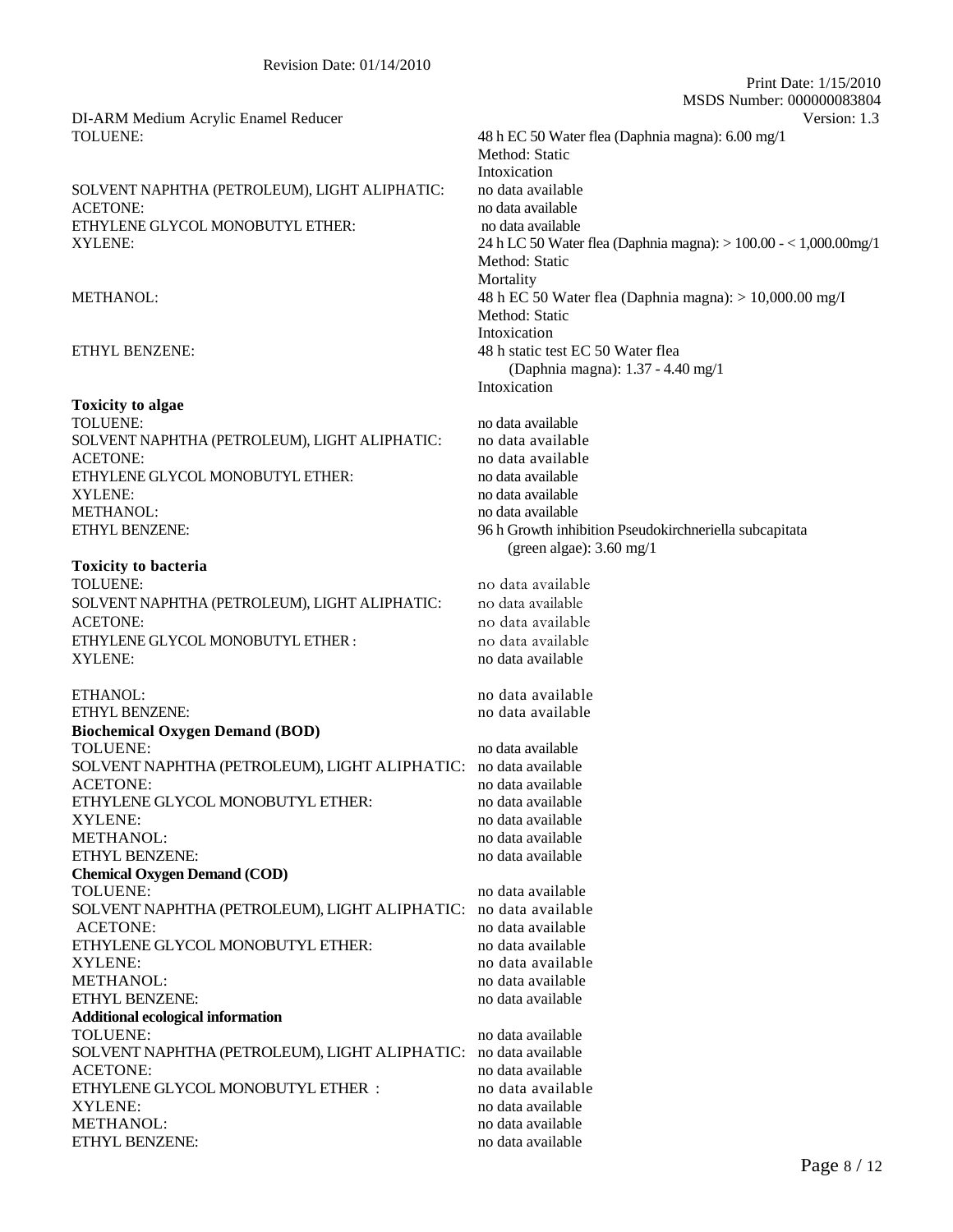#### DI-ARM Medium Acrylic Enamel Reducer Version: 1.3

# **13.DISPOSAL CONSIDERATIONS**

#### **Waste disposal methods**  No data

| <b>14. TRANSPORT INFORMATION</b>                                            |                                                        |               |                   |                |                  |
|-----------------------------------------------------------------------------|--------------------------------------------------------|---------------|-------------------|----------------|------------------|
| <b>REGULATION</b>                                                           |                                                        |               |                   |                |                  |
| ID                                                                          | PROPER SHIPPING NAME                                   | $*HAZARD$     | <b>SUBSIDIARY</b> | <b>PACKING</b> | <b>MARINE</b>    |
| <b>NUMBER</b>                                                               |                                                        | <b>CLASS</b>  | <b>HAZARDS</b>    | <b>GROUP</b>   | <b>POLLUTANT</b> |
|                                                                             |                                                        |               |                   |                | /LTD. QTY.       |
| <b>U.S. DOT - ROAD</b>                                                      |                                                        |               |                   |                |                  |
| <b>IIN</b>                                                                  | 1263 Paint related material                            | 3             |                   | $\mathbf{I}$   |                  |
| <b>U.S. DOT - RAIL</b>                                                      |                                                        |               |                   |                |                  |
| <b>IN</b>                                                                   | 1263 Paint related material                            | 3             |                   | $\mathbf{H}$   |                  |
|                                                                             | <b>U.S. DOT - INLAND WATERWAYS</b>                     |               |                   |                |                  |
| <b>IIN</b>                                                                  | 1263 Paint related material                            | 3             |                   | $\mathbf{I}$   |                  |
| <b>TRANSPORT CANADA - ROAD</b>                                              |                                                        |               |                   |                |                  |
|                                                                             | UN 1263 PAINT RELATED MATERIAL 3                       |               |                   | $\mathbf{I}$   |                  |
| <b>TRANSPORT CANADA - RAIL</b>                                              |                                                        |               |                   |                |                  |
|                                                                             | UN 1263 PAINT RELATED MATERIAL 3                       |               |                   | $\mathbf{I}$   |                  |
|                                                                             | <b>TRANSPORT CANADA - INLAND WATERWAYS</b>             |               |                   |                |                  |
|                                                                             | UN 1263 PAINT RELATED MATERIAL 3                       |               |                   | $\mathbf{I}$   |                  |
|                                                                             | <b>INTERNATIONAL MARITIME DANGEROUS GOODS</b>          |               |                   |                |                  |
|                                                                             | UN 1263 PAINT RELATED MATERIAL 3                       |               |                   | $\mathbf{I}$   |                  |
|                                                                             |                                                        |               |                   |                |                  |
|                                                                             | <b>INTERNATIONAL AIR TRANSPORT ASSOCIATION - CARGO</b> |               |                   |                |                  |
| UN                                                                          | 1263 Paint related material                            |               |                   | $\mathbf{I}$   |                  |
| <b>INTERNATIONAL AIR TRANSPORT ASSOCIATION - PASSENGER</b>                  |                                                        |               |                   |                |                  |
| <b>IIN</b>                                                                  | 1263 Paint related material                            | $\mathcal{R}$ |                   | $\mathbf{H}$   |                  |
| MEXICAN REGULATION FOR THE LAND TRANSPORT OF HAZARDOUS MATERIALS AND WASTES |                                                        |               |                   |                |                  |
|                                                                             | UN 1263 PRODUCTOS PARA PINTURA                         | $\mathbf{3}$  |                   | $\mathbf{I}$   |                  |
|                                                                             | *ORM = ORM-D, CBL = COMBUSTIBLE LIQUID                 |               |                   |                |                  |

Dangerous goods descriptions (if indicated above) may not reflect quantity, end-use or region-specific exceptions that can be applied. Consult shipping documents for descriptions that are specific to the shipment.

## **15. REGULATORY INFORMATION**

| California Prop. 65                                                                                                           |            |
|-------------------------------------------------------------------------------------------------------------------------------|------------|
| WARNING! This product contains a chemical known in the State of California to cause birth defects or other reproductive harm. |            |
| <b>TOLUENE</b>                                                                                                                |            |
| <b>BENZENE</b>                                                                                                                |            |
| <b>SARA Hazard Classification</b>                                                                                             |            |
| Fire Hazard                                                                                                                   |            |
| Acute Health Hazard                                                                                                           |            |
| Chronic Health Hazard                                                                                                         |            |
| <b>SARA 313 Component(s)</b>                                                                                                  |            |
| <b>TOLUENE</b>                                                                                                                | 38.33 %    |
| ETHYLENE GLYCOL MONOBUTYL ETHER                                                                                               | 8.82 %     |
| <b>XYLENE</b>                                                                                                                 | 4.11 %     |
| <b>METHANOL</b>                                                                                                               | 2.93%      |
| <b>ETHYL BENZENE</b>                                                                                                          | 1.18%      |
| <b>New Jersey RTK Label Information</b>                                                                                       |            |
| <b>TOLUENE</b>                                                                                                                | 108-88-3   |
| SOLVENT NAPHTHA (PETROLEUM), LIGHT ALIPHATIC                                                                                  | 64742-89-8 |
|                                                                                                                               |            |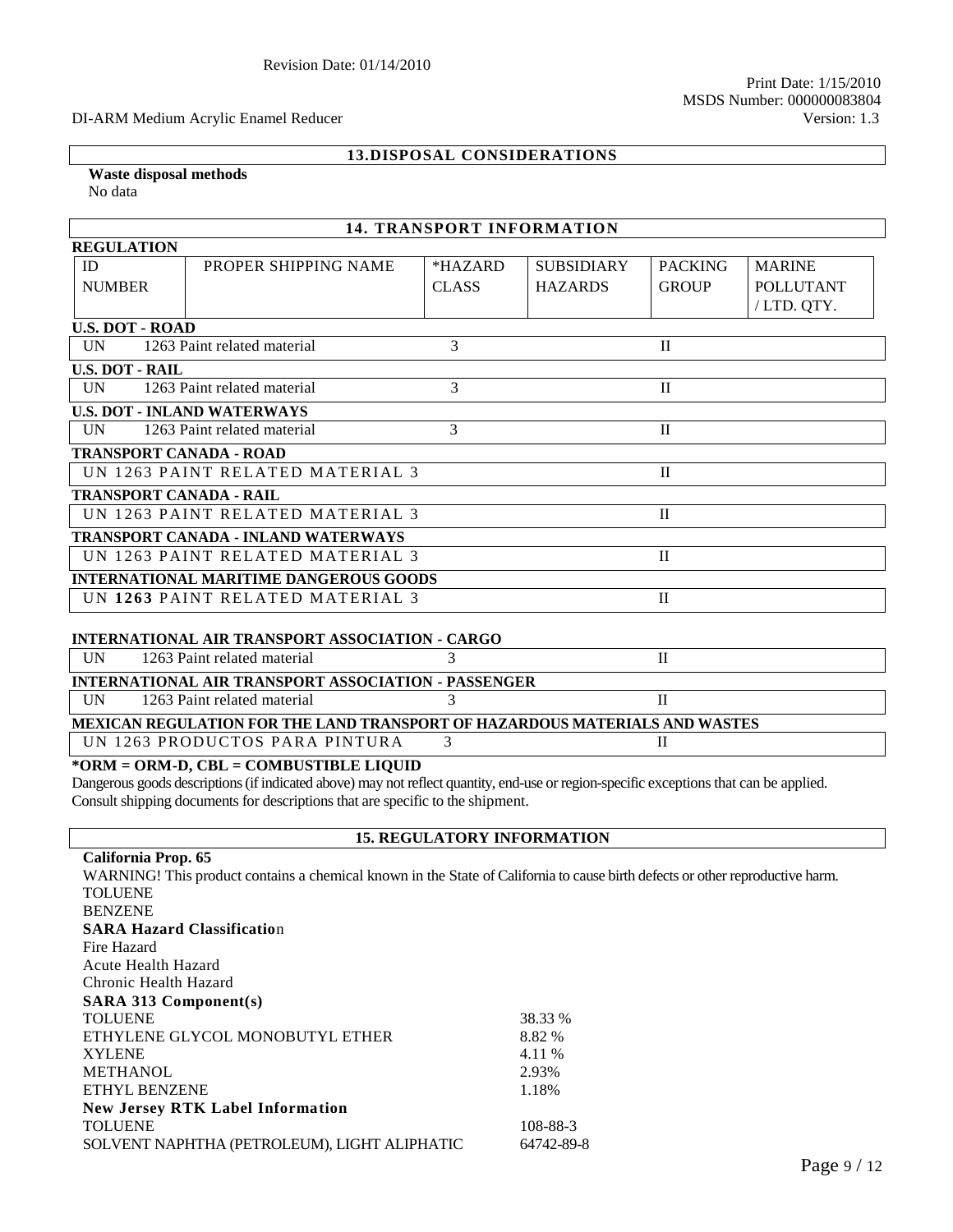| $x - 1$                                                                                                                |             |                      |                      |              |
|------------------------------------------------------------------------------------------------------------------------|-------------|----------------------|----------------------|--------------|
|                                                                                                                        | <b>HMIS</b> |                      | <b>NFPA</b>          |              |
| <b>XYLENE</b>                                                                                                          | 1330-20-7   |                      | 100 lbs              |              |
| <b>Reportable quantity-Components</b>                                                                                  |             |                      |                      |              |
| <b>Reportable quantity - Product</b><br>US. EPA CERCLA Hazardous Substances (40 CFR 302)                               |             | 2431 lbs             |                      |              |
|                                                                                                                        |             |                      |                      |              |
|                                                                                                                        |             |                      |                      |              |
| China. Inventory of Existing Chemical Substances                                                                       |             |                      | y (positive listing) |              |
| Philippines. The Toxic Substances and Hazardous and Nuclear Waste Control Act                                          |             | y (positive listing) |                      |              |
| Korea. Toxic Chemical Control Law (TCCL) List                                                                          |             | y (positive listing) |                      |              |
| Japan. Kashin-Hou Law List                                                                                             |             |                      | y (positive listing) |              |
| Canada. Canadian Environmental Protection Act (CEPA).<br>Domestic Substances List (DSL). (Can. Gaz. Part II, Vol. 133) |             |                      | y (positive listing) |              |
| Australia. Industrial Chemical (Notification and Assessment) Act                                                       |             |                      | y (positive listing) |              |
| US. Toxic Substances Control Act                                                                                       |             |                      | y (positive listing) |              |
| <b>EU. EINECS</b>                                                                                                      |             |                      | y (positive listing) |              |
| <b>Notification status</b>                                                                                             |             |                      |                      |              |
| ETHYL BENZENE                                                                                                          |             | $100 - 41 - 4$       |                      |              |
| <b>METHANOL</b>                                                                                                        |             | $67-56-1$            |                      |              |
| <b>XYLENE</b>                                                                                                          |             | I330-20-7            |                      |              |
| ETHYLENE GLYCOL MONOBUTYL ETHER                                                                                        |             | 111-76-2             |                      |              |
| <b>ACETONE</b>                                                                                                         |             | $67-64-1$            |                      |              |
| SOLVENT NAPHTHA (PETROLEUM), LIGHT ALIPHATIC                                                                           |             | 64742-89-8           |                      |              |
| <b>TOLUENE</b>                                                                                                         |             | 108-88-3             |                      |              |
| Pennsylvania RTK Label Information                                                                                     |             |                      |                      |              |
| ETHYL BENZENE                                                                                                          |             | $100 - 41 - 4$       |                      |              |
| <b>METHANOL</b>                                                                                                        |             | $67-56-1$            |                      |              |
| <b>XYLENE</b>                                                                                                          |             | I330-20-7            |                      |              |
| ETHYLENE GLYCOL MONOBUTYL ETHER                                                                                        |             | 111-76-2             |                      |              |
| <b>ACETONE</b>                                                                                                         |             | $67-64-1$            |                      |              |
| DI-ARM Medium Acrylic Enamel Reducer                                                                                   |             |                      |                      | Version: 1.3 |

| <b>HMIS</b> | NFPA  |
|-------------|-------|
| $2*$        |       |
|             |       |
| $- -$       |       |
|             |       |
|             | $- -$ |
|             |       |

# **16. OTHER INFORMATION**

The information accumulated herein is believed to be accurate but is not warranted to be whether originating with the company or not. Recipients are advised to confirm in advance of need that the information is current, applicable, and suitable to their circumstances.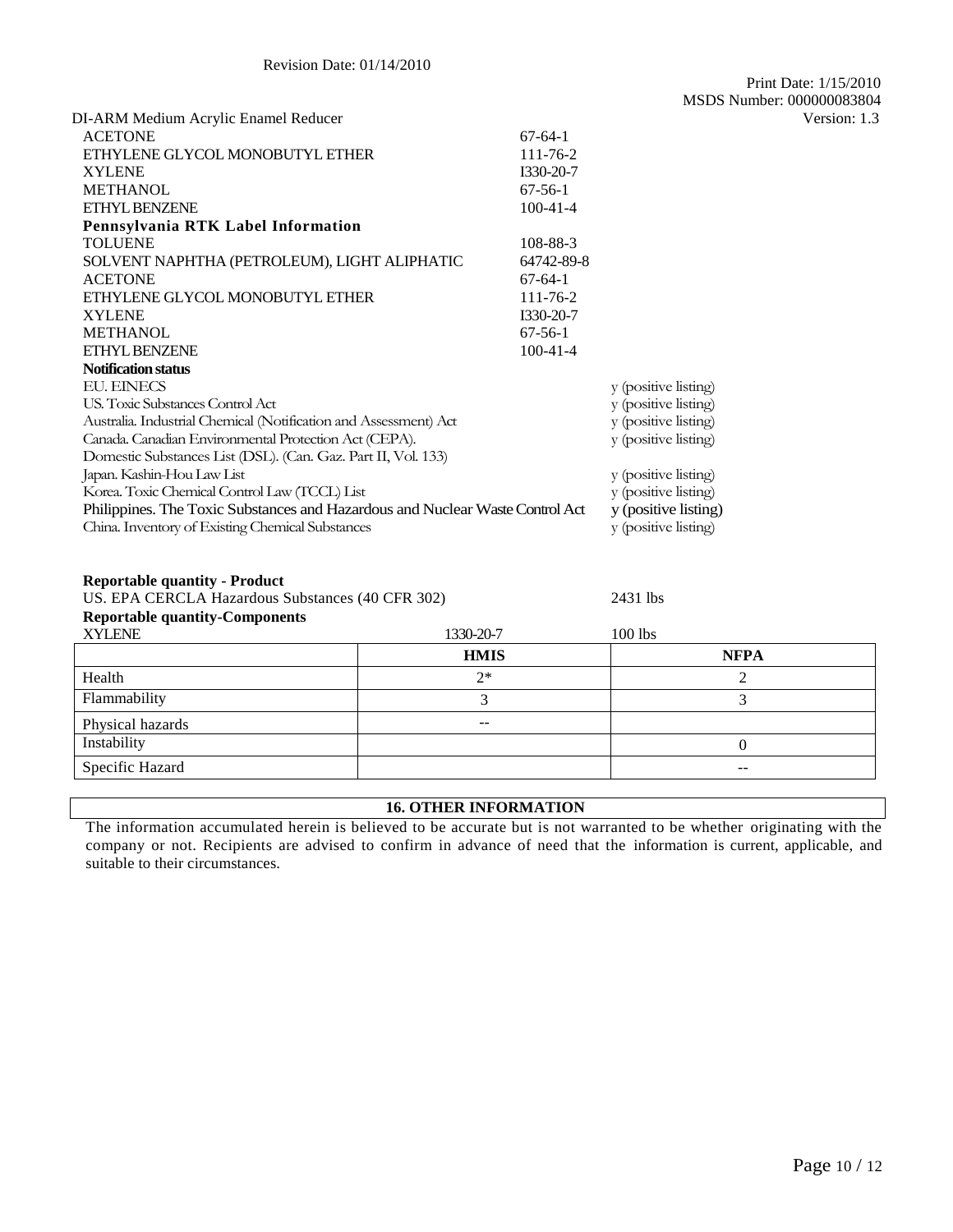

## **ENVIRONMENTAL DATA SHEET** Revision Date: 01/14/2010

5 Star 5093 Medium Acrylic Enamel Reducer Version: 1.0

 Print Date: 1/15/2010 MSDS Number: 000000083804

# **VOC and HAP Report**

| VOC Content (as formulated)                                |                | 83.98 %                   |
|------------------------------------------------------------|----------------|---------------------------|
| VOC Content (SCAOMD)<br>VOC Vapor Pressure @ 20°C (SCAQMD) |                | $809.47$ g/I<br>30.75 hPa |
| Calculated HAP Total                                       |                | 46.65%                    |
| <b>TOLUENE</b>                                             | 108-88-3       | 38.33%                    |
| <b>XYLENE</b>                                              | 1330-20-7      | 4.11%                     |
| <b>METHANOL</b>                                            | $67-56-1$      | 2.93%                     |
| <b>ETHYL BENZENE</b>                                       | $100 - 41 - 4$ | 1.17%                     |
| Calculated Organic HAP Total                               |                | 46.65%                    |
| <b>TOLUENE</b>                                             | 108-88-3       | 38.33%                    |
| <b>XYLENE</b>                                              | 1330-20-7      | 4.11%                     |
| <b>METHANOL</b>                                            | $67-56-1$      | 2.93%                     |
| <b>ETHYL BENZENE</b>                                       | $100 - 41 - 4$ | 1.17%                     |
|                                                            |                |                           |

Hazardous Air Pollutants reported on this document are limited to those that are defined as hazardous under 29 CFR 1910.1200. It is possible that there are other Hazardous Air Pollutants in this product at levels that are not reportable by the OSHA Hazard Communication Standard. Certain air regulations require that these components be included in determinations of total HAP emissions. If you require information on the unreported Hazardous Air Pollutants, please contact your Cumberland Products Inc. account representative.

This information has been gratuitously provided by Cumberland Products Inc.. Although it is intended to be accurate, Cumberland Products Inc. DISCLAIMS ANY AND ALL LIABILITY, EITHER EXPRESS OR IMPLIED. This information is based on many factors beyond Cumberland's control, including but not limited to the completeness and accuracy of information received, or the conditions prevailing when operations were observed and/or sampled. In choosing to rely on or use this information, you assume all risk including the results obtained and agree to indemnify, defend and hold harmless Cumberland Products Inc. against any and all claims. All recommendations or suggestions must be evaluated by you to determine their applicability or suitability for your particular program. Cumberland Products Inc. is not engaged in rendering legal or other professional service, and if such service is required, a competent professional should be retained. Any information claimed by Cumberland Products Inc. to be confidential or proprietary is not to be disclosed to any third party.